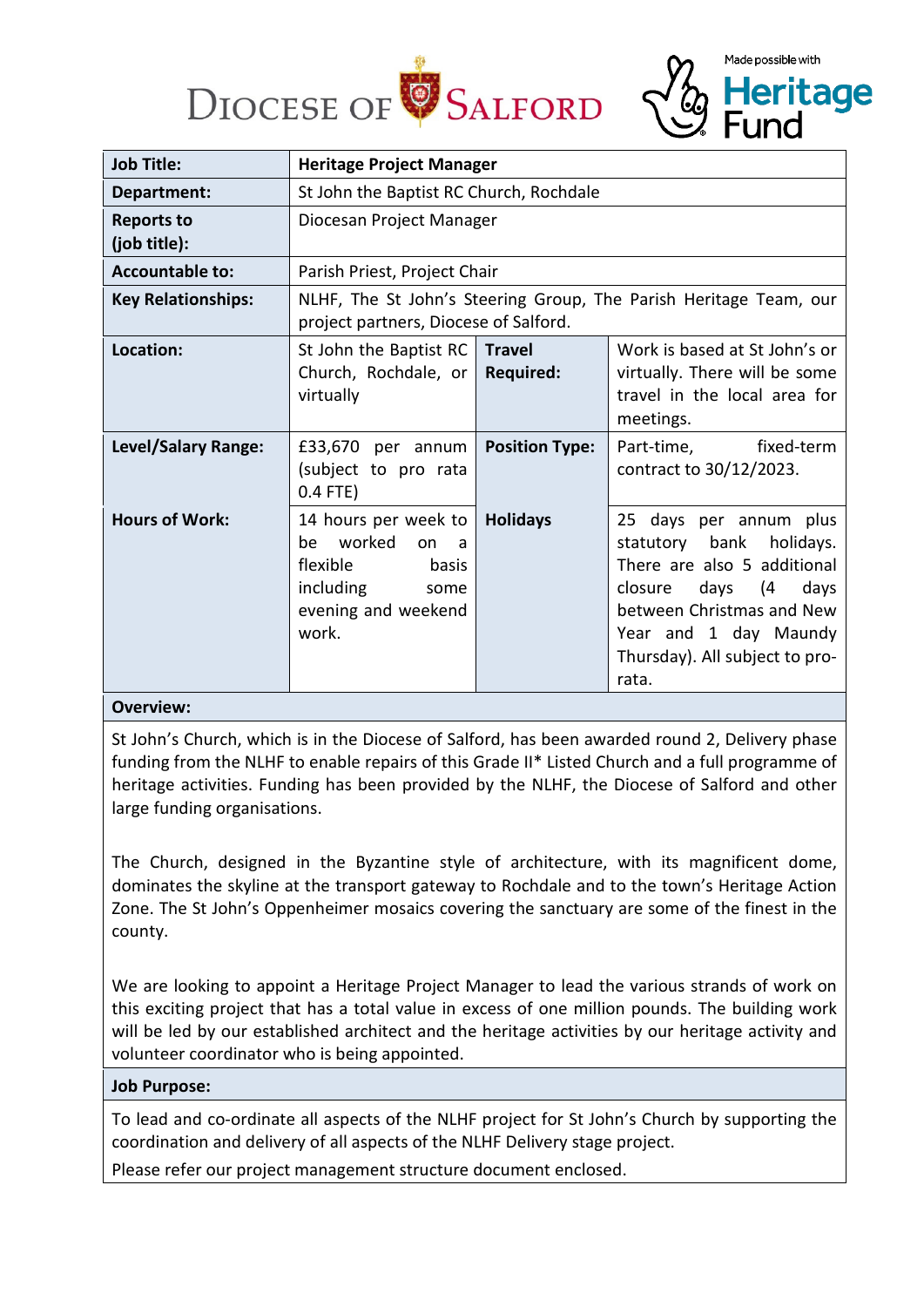# **Job Description:**

## **Key Tasks**

- You will be required to manage the Delivery phase timetable, to ensure the project is within time and budget and to the required quality standards
- You will be working closely with members of the Parish Heritage Team, ensuring all actions are documented, coordinated, and followed up
- Your role will see you liaising with the lead architect for the building repair element of the project, Chloe Granger, of crosbygrangerarchitects.co.uk in order that you fully appreciate the whole project, including delivery, timescales and funding
- Completing, in conjunction with the Parish Heritage Team, the quarterly progress reports and payment applications required by the NLHF through to project close-out
- Preparation of monthly progress reports encompassing all aspects of the project for distribution to the Project Board and the NLHF monitor, and administering the meetings
- Managing the volunteer and activity coordinator and overseeing the delivery of the activity plan
- Managing and supporting the work of the two consultants for communications and evaluation
- Maintaining a photographic record of the conservation and heritage activities and ensuring these are displayed throughout the project, including digitally
- Overseeing the ongoing evaluation of the Delivery phase using the project's format for evaluation
- Managing the project budgets and project contingency including establishing and managing the change control process and preparation of monthly project cost reports, ensuring the Project Board is aware of the current position
- Liaising with the diocese as and when required but specifically on finance and building works.

# **Other Responsibilities**

For the Delivery stage we are using a thematic approach for our community activities:

- opening up
- sharing stories
- hands on Heritage
- public pride and
- digital connections.

Within these themes there are a range of activities including oral histories, a nature project, creating an interactive website to showcase the church heritage, engaging with mosaics, and researching the history of the church within its local and wider community. The volunteer and activity plan coordinator will have responsibility for the delivery of the community activities and for the volunteers who deliver them. You will provide all stakeholders with updated management information, including but not limited to, financial information, progress reports and the risks and opportunities registers, to enable sound decision making.

- Developing and maintaining relationships with key partners, including Rochdale Heritage Action Zone, and to engage with new audiences
- Managing, in conjunction with the architect and the volunteer and activity plan coordinator, the activities of external contractors and volunteers on site for the duration of the project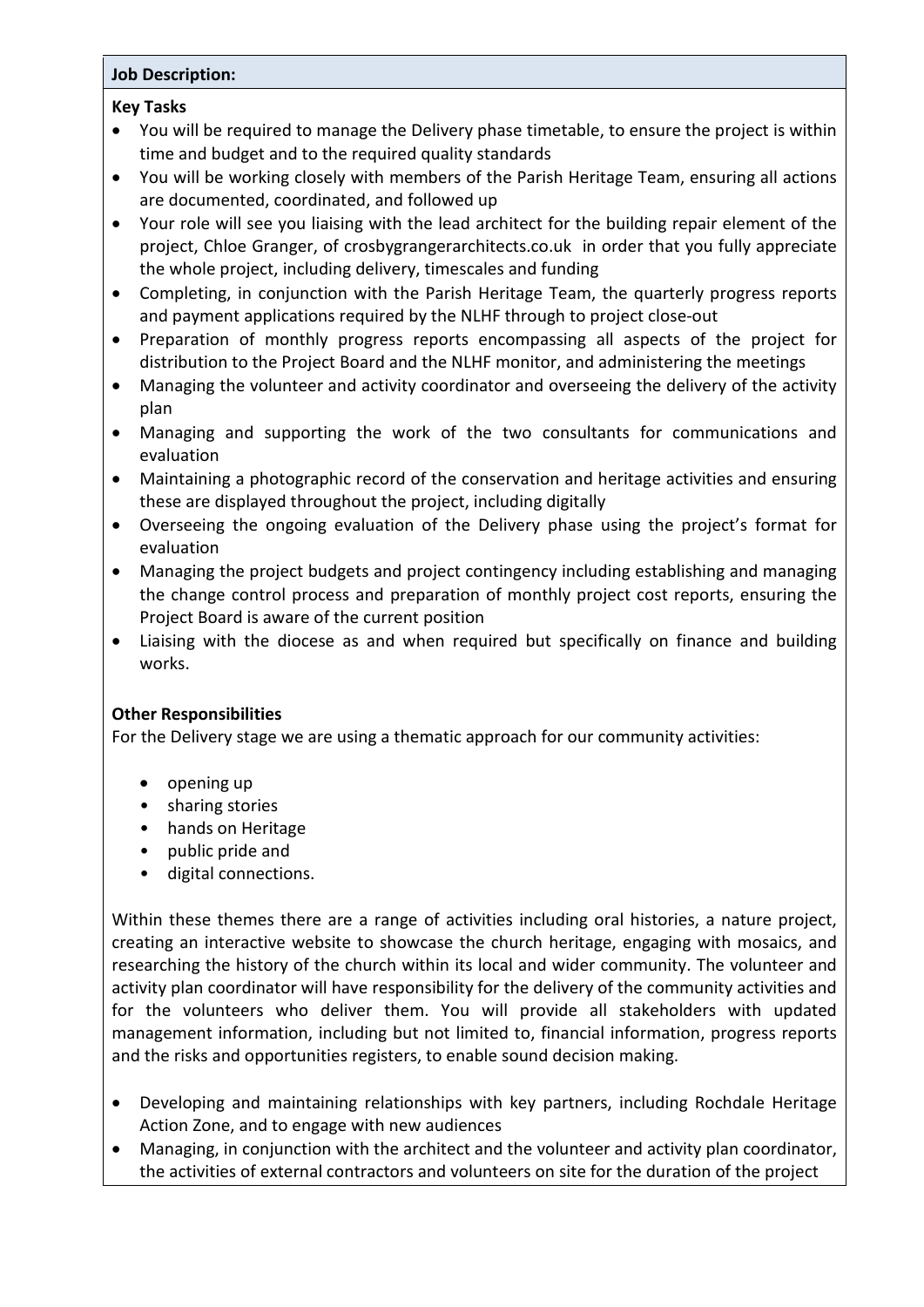- Coordinate all project documentation, and maintain a comprehensive project documentation system, including legal contracts and ensure that all information is stored safely and securely and can be accessed by relevant personnel. At present the Parish Heritage Team is using Dropbox for minutes, reports and activity planning
- To work to all relevant diocesan policies and procedures
- To perform any other relevant and reasonable duties appropriate to the role, as required.

| <b>PERSON SPECIFICATION</b>               |                                                                                                                                                                                                                                                                                                                                                                                                                                                                                                          |                                                                                                                                                                                                                                               |  |  |  |  |
|-------------------------------------------|----------------------------------------------------------------------------------------------------------------------------------------------------------------------------------------------------------------------------------------------------------------------------------------------------------------------------------------------------------------------------------------------------------------------------------------------------------------------------------------------------------|-----------------------------------------------------------------------------------------------------------------------------------------------------------------------------------------------------------------------------------------------|--|--|--|--|
|                                           | <b>Essential</b>                                                                                                                                                                                                                                                                                                                                                                                                                                                                                         | <b>Desirable</b>                                                                                                                                                                                                                              |  |  |  |  |
| <b>Qualifications</b><br>and<br>training: | professional<br>project<br>A<br>management qualification                                                                                                                                                                                                                                                                                                                                                                                                                                                 | Proven experience of sound<br>$\bullet$<br>financial management of a<br>grant funded budget                                                                                                                                                   |  |  |  |  |
| <b>Experience:</b>                        | Experience of a significant grant<br>$\bullet$<br>funded project (this could be<br>NLHF - previously HLF - or<br>another project), to ensure that<br>the application supports the<br>delivery of NLHF outcomes<br>Proven<br>track<br>record<br>in<br>successfully<br>delivering<br>a<br>substantial grant funded project<br>An appreciation of heritage,<br>how to inspire community<br>how<br>and<br>engagement<br>to<br>manage it for the benefit of the<br>wider community                            | Experienced self-starter who<br>$\bullet$<br>can work self-supported<br>knowledge<br>Some<br>$\bullet$<br>or<br>other<br>of<br>awareness<br>regeneration<br>work<br>in<br>Rochdale                                                            |  |  |  |  |
| Knowledge and skills:                     | Excellent time<br>management $\bullet$<br>$\bullet$<br>and presentation skills with the<br>ability to organise and prioritise<br>the workload to meet deadlines<br>for themselves and others<br>Excellent IT skills which will<br>include Microsoft Office and<br>social media<br>Strong interpersonal skills to<br>effective<br>enable<br>communication with a wide<br>variety of people including<br>colleagues, clergy, parishioners,<br>volunteers, and representatives<br>of external organisations | flexible,<br>can-do,<br>A<br>and<br>proactive approach with the<br>ability to contribute to the<br>development of the project<br>efficient<br>An<br>approach to<br>$\bullet$<br>delivering tasks with a high<br>level of attention to detail. |  |  |  |  |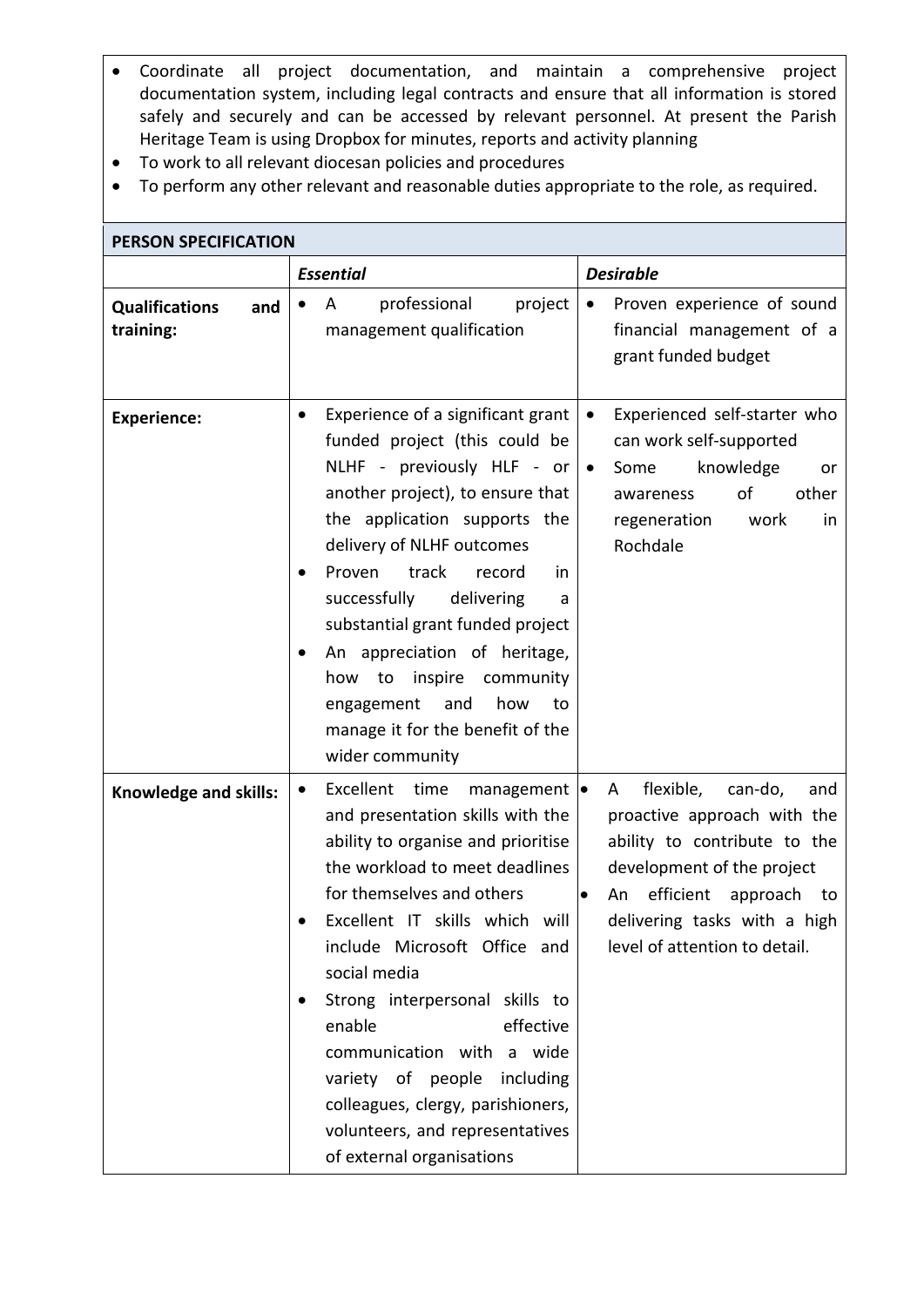|                            | The ability to manage and to<br>٠<br>interpret complex information<br>and to offer sound, reliable,<br>professional advice                                                                                                                                                                                                                                                                                                                                                           |
|----------------------------|--------------------------------------------------------------------------------------------------------------------------------------------------------------------------------------------------------------------------------------------------------------------------------------------------------------------------------------------------------------------------------------------------------------------------------------------------------------------------------------|
| <b>Personal qualities:</b> | The ability to remain motivated<br>٠<br>and resilient and inspire high<br>levels of motivation in others<br>The ability to understand<br>different audiences and the<br>need to involve multi-cultural<br>communities in the planning<br>and delivery of projects<br>Self-motivation and personal<br>drive to develop and complete<br>tasks to required timescales<br>and quality standards                                                                                          |
| <b>Other requirements:</b> | This post is subject to<br>an<br>٠<br>Enhanced Disclosure by the<br><b>Disclosure and Barring Service</b>                                                                                                                                                                                                                                                                                                                                                                            |
|                            | undertake the<br>EduCare<br>To<br><b>Training</b><br>modules<br>(Child<br>protection<br>&<br>Safeguarding<br>Adults)<br>undertake<br>safeguarding<br>To<br>training modules relating to<br>Safer Recruitment and Creating<br>a Safe Environment<br>To undertake further training as<br>requested by the Diocese which<br>may include an online safety<br>module<br>All employees of the Diocese<br>expected to work<br>to<br>are<br>promote the safeguarding of<br>vulnerable groups |

The above description is not intended to be an exhaustive list but to indicate the main responsibilities of the post. It may be amended from time to time, after consultation with the post holder. Any changes will be agreed in conjunction with the chair of St John's Project Heritage Team.

# **Other Information:**

# **References and Reports**

• Two professional references will be required.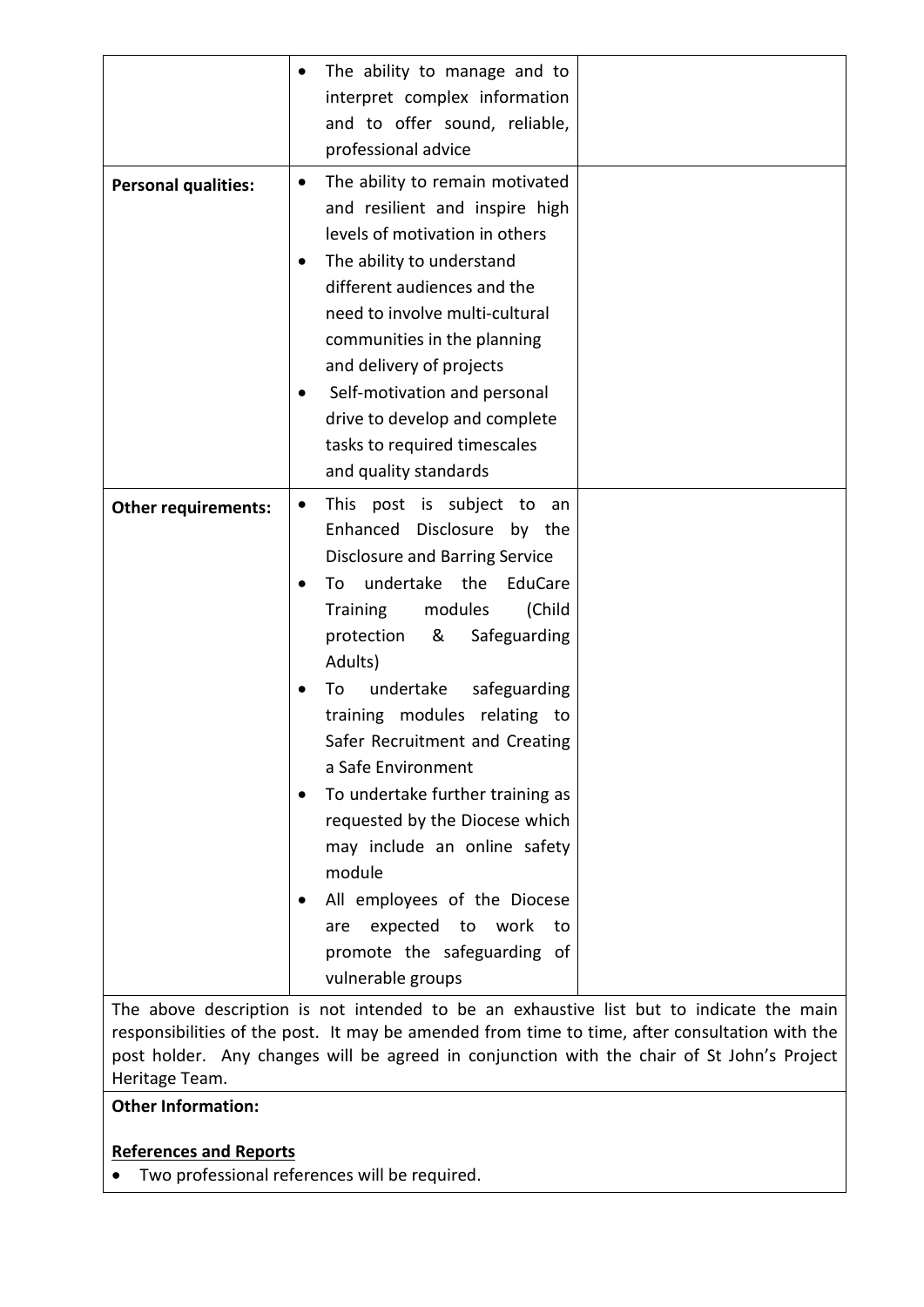- This post is subject to an Enhanced Disclosure by the Disclosure and Barring Service and barred list checks will be undertaken for working with children and vulnerable adults.
- All employees of the Diocese are expected to work to promote the safeguarding of vulnerable groups.

**Health and Safety:** All employees are required to take reasonable care of their own health and safety and that of others who may be affected by their acts or omissions.

**Confidentiality:** During their employment the post holder may gain knowledge of confidential matters which may include personal or business-related matters. Such information must be considered with high levels of confidentiality and must not be discussed or disclosed. Failure to observe confidentiality could lead to disciplinary action.

**Data Protection:** Where it is a requirement of the role, the post holder will have access to computers and other information technology. He/she will be required to ensure that appropriate security procedures are followed and that confidential information such as passwords are not communicated to unauthorised individuals.

**Safeguarding:** The Diocese of Salford is committed to safeguarding all children and vulnerable groups at risk within its community. The Diocese aims to embed a culture of safeguarding to prevent abuse and to provide support to individuals who have been hurt by abuse, taking the necessary actions to reduce the likelihood of further harm. All diocesan employees are expected to contribute to the creation of a safe environment, challenge inappropriate behaviours and report concerns in line with procedures.

In fulfilling the duties of this role, the post holder may come into contact with children or vulnerable adults. Therefore, they must adhere to diocesan safeguarding procedures.

**Probationary period:** This position is subject to completion of an initial probationary period of six months.

All Diocesan employees are always expected to work with the highest standards of conduct. Maintaining respect and dignity for colleagues, clergy and visitors is essential. Employees are also expected to support the creation of a warm, pleasant, and hospitable working environment.

| Compiled By: | John McNerney   | Date: | November 2021 |
|--------------|-----------------|-------|---------------|
| Reviewed By: | Human Resources | Date: | November 2021 |

I accept and agree with the details contained in this job description. Signed by Employee:  $\vert$  Date: Signed by Employer:  $\vert$  Date:

I hereby declare that I have received and understood the procedures on how to deal with allegations or concerns of abuse and will comply with the Church's Safeguarding Policies and Procedures: [http://www.catholicsafeguarding.org.uk/national-safeguarding](https://gbr01.safelinks.protection.outlook.com/?url=http%3A%2F%2Fwww.catholicsafeguarding.org.uk%2Fnational-safeguarding-standards%2Fnational-safeguarding-policy&data=04%7C01%7CEmma.Shalliker%40dioceseofsalford.org.uk%7Cbbd6cae8cfaa4310f00608d9c3b0d0df%7C699a61ae142a45a090c604b2f08de19b%7C0%7C0%7C637755986440929869%7CUnknown%7CTWFpbGZsb3d8eyJWIjoiMC4wLjAwMDAiLCJQIjoiV2luMzIiLCJBTiI6Ik1haWwiLCJXVCI6Mn0%3D%7C3000&sdata=W2YASoTFc1Hk8yzIZIia8j6%2F4%2B8yNHtQEsdJcecfeoo%3D&reserved=0)[standards/national-safeguarding-policy](https://gbr01.safelinks.protection.outlook.com/?url=http%3A%2F%2Fwww.catholicsafeguarding.org.uk%2Fnational-safeguarding-standards%2Fnational-safeguarding-policy&data=04%7C01%7CEmma.Shalliker%40dioceseofsalford.org.uk%7Cbbd6cae8cfaa4310f00608d9c3b0d0df%7C699a61ae142a45a090c604b2f08de19b%7C0%7C0%7C637755986440929869%7CUnknown%7CTWFpbGZsb3d8eyJWIjoiMC4wLjAwMDAiLCJQIjoiV2luMzIiLCJBTiI6Ik1haWwiLCJXVCI6Mn0%3D%7C3000&sdata=W2YASoTFc1Hk8yzIZIia8j6%2F4%2B8yNHtQEsdJcecfeoo%3D&reserved=0)